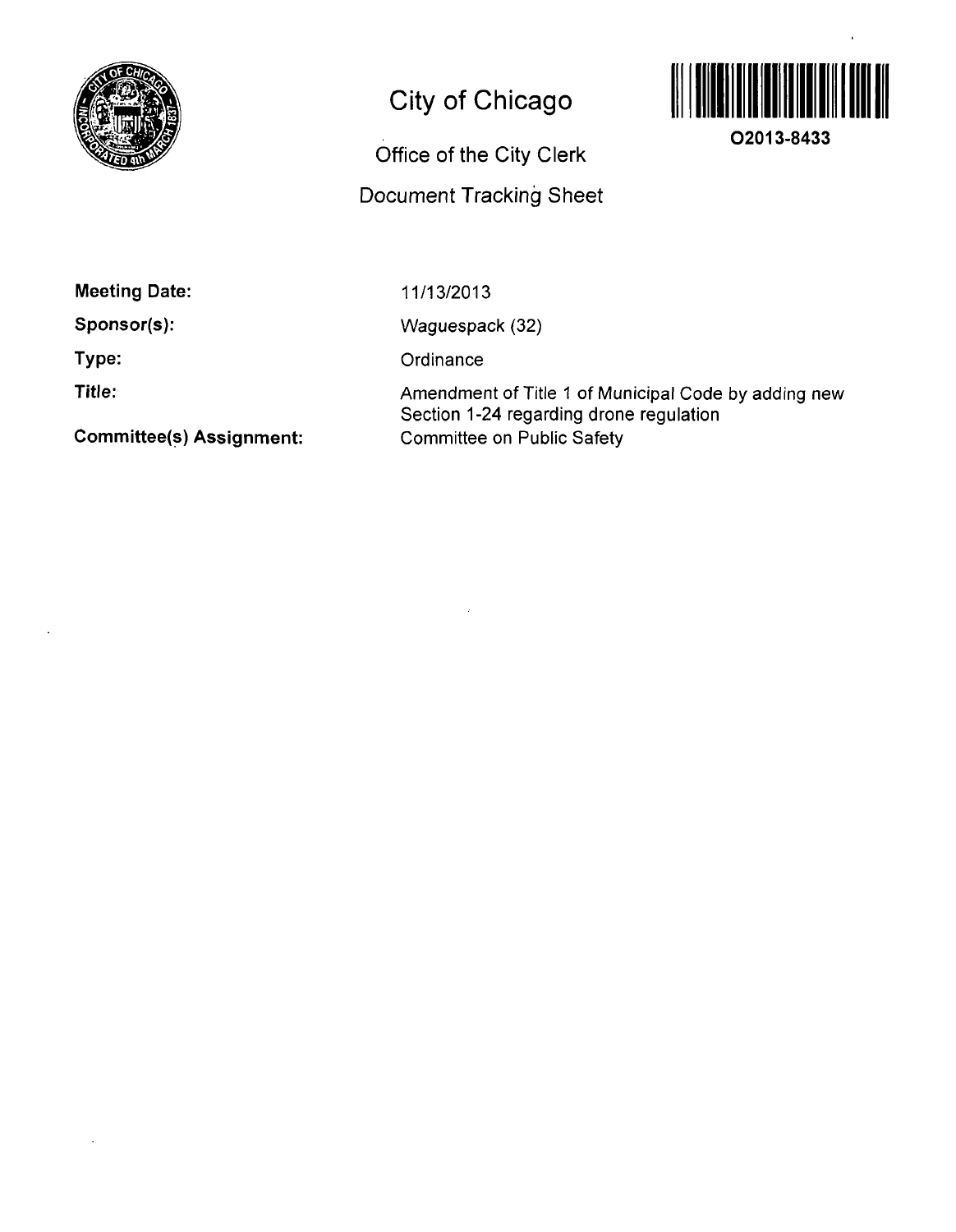÷.

# **CHAPTER 1-24 DRONE REGULATION**

## **BE IT ORDAINED BY THE CITY COUNCIL OF THE CITY OF CHICAGO:**

 $\ddot{\chi}$ 

#### **SECTION 1.** The above recitals are expressively incorporated herein and made part hereof.

**SECTION 2.** Chapter 1 of the Municipal Code of the City of Chicago is hereby amended by adding a new section 1-24, as follows:

ĝ.

# **1-24-010. Definitions**

A. "Drones" refers to any powered aerial vehicle controlled autonomously or remotely that does not carry a human operator. Drones include; but are not limited to, powered aerial vehicles that store and/or transmit sensor data, such as photos, video, thermal images, and intercepted wireless communications; and unmanned aerial vehicles capable of firing lethal, less-lethal projectiles, crowd control measures, or any other anti-personnel weapon.

B. "Chicago city limits" includes any airspace above the territorial boundaries of Chicago, Illinois, to the extent to which such airspace can legally be regulated by the city. This legislation does not seek to interfere with the authority of the Federal Aviation Administration.

C. "Law enforcement agency" means a lawfully established state or local public agency that is responsible for the prevention and detection of crime, local government code enforcement, and the enforcement of penal, traffic, regulatory, game, or controlled substance laws.

D. "Personal information" means information about an individual including but not limited to their effects, papers, affiliation with religious or political ideologies or groups, biometric information, movements, address, or administrative information such as social security number or agency-issued identification.

E. "Surveillance" means the monitoring or close observation of an individual or group for the purpose of gathering information related to possible or suspected criminal activity by that person or by someone else.

F. "Anti-personnel weapon" means any projectile, chemical, electrical, directed-energy (visible or invisible), or other device designed to harm, incapacitate, or otherwise negatively impact a human being.

### **1-24-020. DRONE USE PROHIBITED; EXCEPTIONS**

The use of drones in Chicago is prohibited except as follows:

#### Non law-enforcement use exception

A. It shall be lawful under this section to operate a drone for non law-enforcement purposes,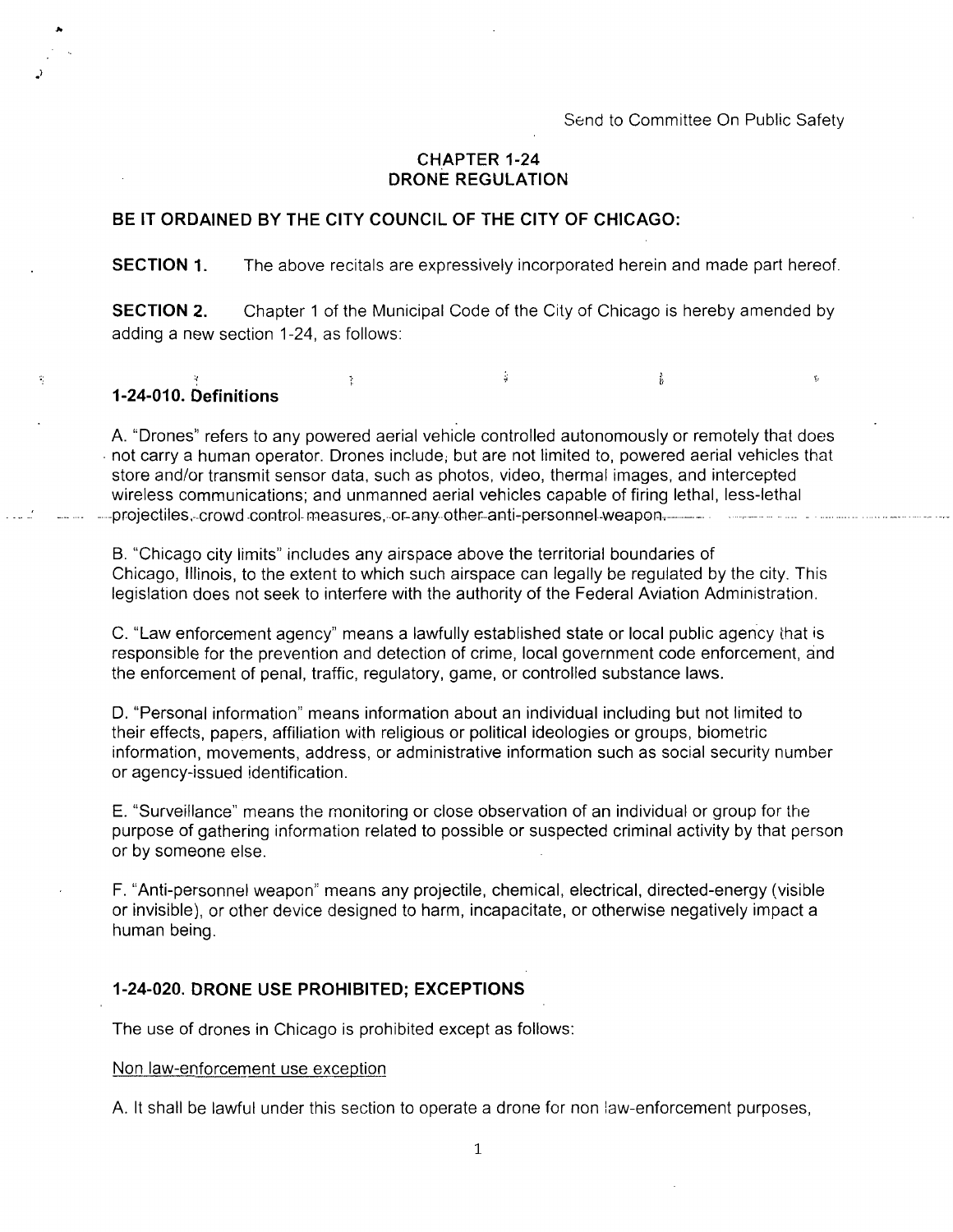including search and rescue missions, fire response, hazardous material spills, and natural disaster response, under the following situations:

1. A non-law enforcement mission exception shall apply for response to an emergency situation that:

(a) does not involve criminal activity or the possibility of criminal investigation;

(b) presents immediate danger of death or serious physical injury to any person;

(c) would entail significantly reduced risks of danger of death or serious physical injury through use of a drone; AND

(d) cannot be resolved through the use of alternative response technology such as helicopters because alternative technology is either not as effective or prohibitively expensive.

2. A non law-enforcement mission exception shall apply for specific:

(a) fire prevention or response in cooperation with local, state, or federal fire -authorities; —— —— -------------

(b) hazardous material spill response in cooperation with relevant local, state, or federal authorities; AND

(c) natural disaster response in cooperation with relevant local, state, or federal authorities.

3. In no case shall any non law-enforcement mission exception apply to a mission that:

(a) intends to collect personal information; OR

(b) is likely to incidentally collect personal information.

4. All missions conducted under a non law-enforcement exception must include:

(a) post-flight, removal and deletion process of any information unrelated to the specific emergency situation

#### Law enforcement use; exception

B. It shall be lawful under this section to operate a drone for law-enforcement purposes;

1. To counter a high risk of a terrorist attack by a specific individual or organization if the United States Secretary of Homeland Security determines that credible intelligence indicates that there is a risk and a proper search warrant is obtained.

#### Ban on weaponization

C. Under absolutely no circumstances shall a drone be affixed with any anti-personnel weapons or any other crowd control instruments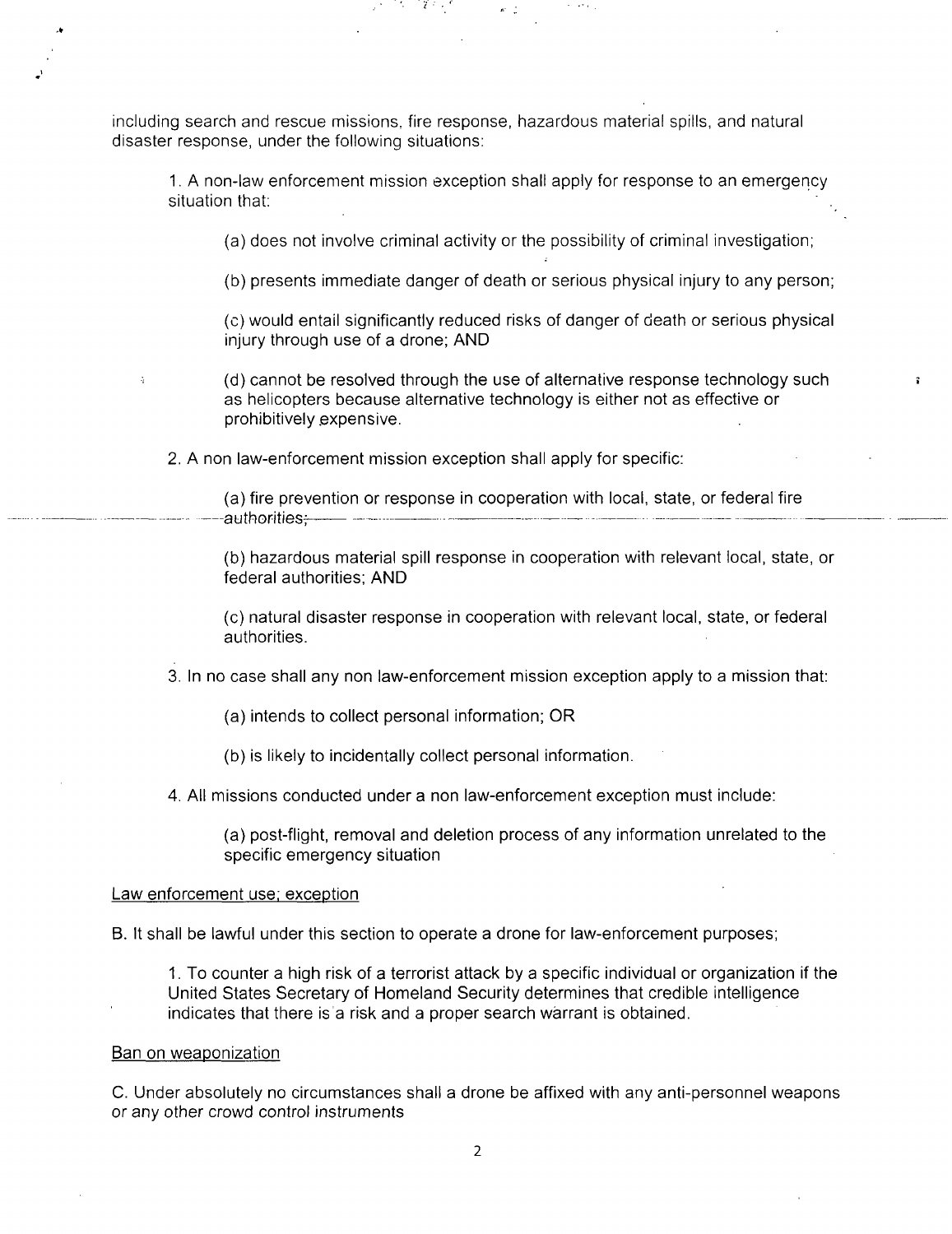# **1-24-030. LIMITATIONS OF POWER**

A. No law enforcement agency shall:  $\ldots$ 

1. conduct any aerial surveillance of any person or property within Chicago city limits except as authorized by a warrant issued in compliance with section B of Chapter 1-24- 020.

2. Use data obtained via drone use to support a declaration of probable cause or otherwise justify or further an investigation except as authorized by a warrant issued in compliance with section B of Chapter 1-24-020.

#### 1-24-040. PROCESS FOR ACQUISITION OF A DRONE -  $\mathcal{I}$

 $\alpha\in\mathcal{A}$ 

A. No agency or department of Chicago shall purchase, lease, borrow, or otherwise acquire the use of a drone without engaging in the following process:

1. The agency or department shall inform the City Council of their intention to purchase, lease, borrow, or otherwise acquire the use of a drone;

2. The agency or department shall provide a full accounting of the amount and source of funds required for the acquisition, including but not limited to cost of purchase or lease, staff hours devoted to the acquisition and use of the drone and training the operator(s) of the drone;

3. The Chicago City Council shall place the acquisition on the next meeting of the full City Council or shall move the item to the appropriate committee;

4. The full City Council or the appropriate committee shall provide no less than one week notice to the public of the intended acquisition and shall provide opportunity for public comment in an open and public meeting; AND

5. The full City Council shall vote on the intended acquisition in an open and public meeting; AND

B. Any use of a drone by personnel of a department or agency that has not engaged in the above process shall be considered Unlawful Drone Use.

#### **1-24-050. Severability**

A. If any section, subsection, paragraph, sentence or word of this ordinance shall be held to be invalid, either on its face or as applied, the invalidity of such provision shall not affect the other sections, subsections, paragraphs, sentences or words of this ordinance, and the applications thereof; and to that end the sections, subsection, paragraphs, sentences or words of this ordinance shall be deemed to be severable.

# **Section 3. This ordinance shall be in full force and effect thirty (30) days after its passage and publication.**